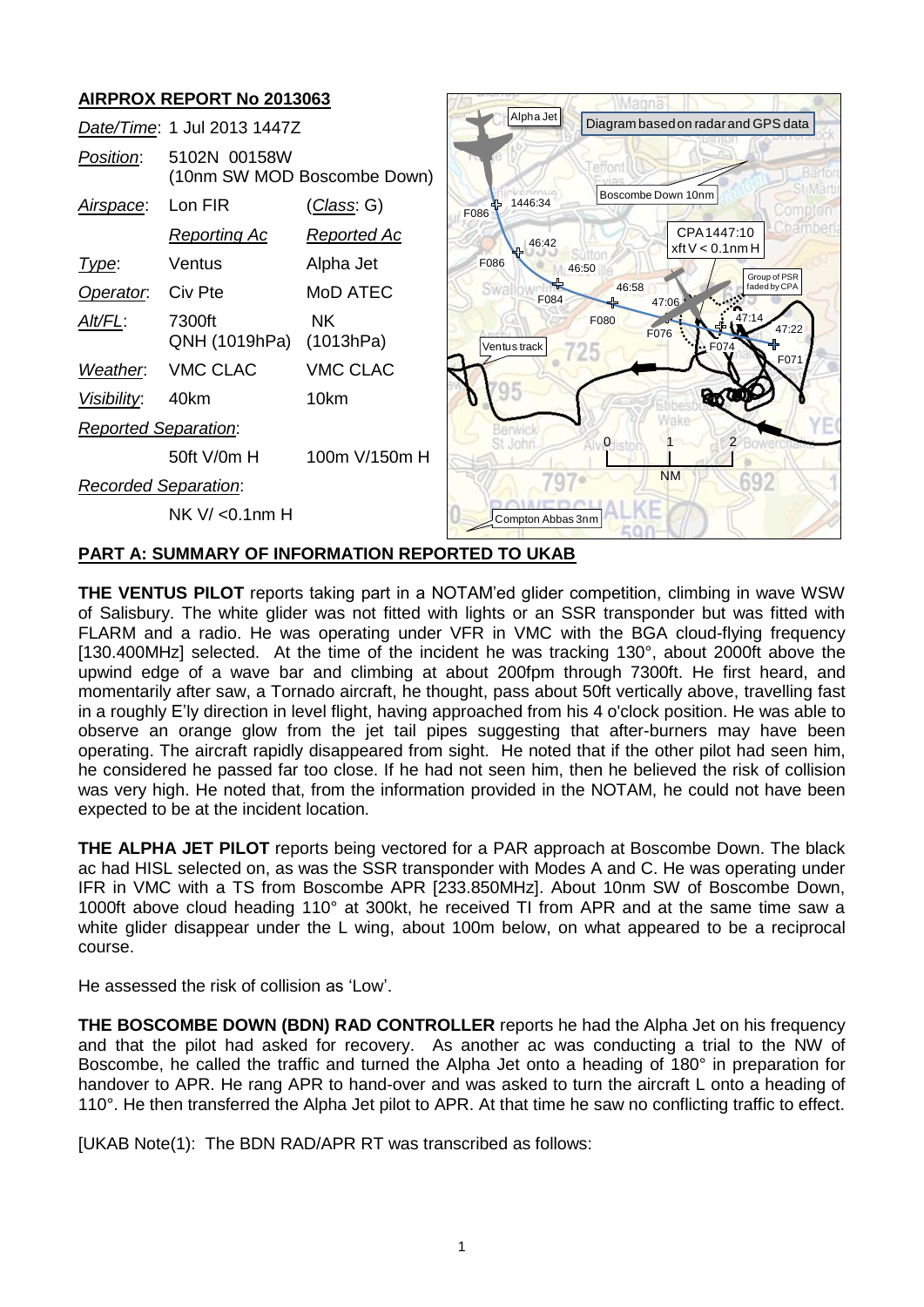| From       | To         | <b>Speech Transcription</b>                                                                                            | <b>Time</b> |
|------------|------------|------------------------------------------------------------------------------------------------------------------------|-------------|
| <b>APR</b> | <b>RAD</b> | Approach                                                                                                               | 14:45:22    |
| <b>RAD</b> | <b>APR</b> | Radar inbound radar [Alpha Jet C/S]                                                                                    | 14:45:23    |
| <b>APR</b> | <b>RAD</b> | Approach                                                                                                               | 14:45:30    |
| <b>RAD</b> | Alpha Jet  | [Alpha Jet C/S] previously called [other ac type] now south east three<br>miles tracking west flight level 77 climbing | 14:45:30    |
| Alpha Jet  | <b>RAD</b> | garbled                                                                                                                | 14:45:39    |
| <b>RAD</b> | Alpha Jet  | [Alpha Jet C/S]  coughing  [Alpha Jet C/S] continue right turn to<br>head 180 degrees                                  | 14:45:45    |
| Alpha Jet  | <b>RAD</b> | 180 degrees [Alpha Jet C/S] and [other ac type] in sight [Alpha Jet<br>$C/S$ ]                                         | 14:45:52    |
| <b>RAD</b> | Alpha Jet  | [Alpha Jet C/S]                                                                                                        | 14:45:57    |
| <b>RAD</b> | <b>APR</b> | Got your [other ac type] in sight                                                                                      | 14:45:58    |
| <b>APR</b> | <b>RAD</b> | OK visual, visual with you go ahead                                                                                    | 14:46:00    |
| <b>RAD</b> | <b>APR</b> | Compton Abbas north north east 8 miles tracking correction heading<br>180 squawking [Alpha Jet C/S]                    | 14:46:02    |
| <b>APR</b> | <b>RAD</b> | Contact                                                                                                                | 14:46:09    |
| <b>RAD</b> | <b>APR</b> | I haven't descended him yet because I wasn't sure what you wanted<br>me to do with your guy                            | 14:46:10    |
| <b>APR</b> | <b>RAD</b> | OK err OK turn left 110 degrees identified stud 4                                                                      | 14:46:14    |
| <b>RAD</b> | <b>APR</b> | Left 100 do you want to descend him?                                                                                   | 14:46:18    |
| <b>APR</b> | <b>RAD</b> | 50 please                                                                                                              | 14:46:20    |
| <b>RAD</b> | <b>APR</b> | Roger                                                                                                                  | 14:46:21    |
| <b>APR</b> | <b>RAD</b> | Approach                                                                                                               | 14:46:22    |
| <b>RAD</b> | Alpha Jet  | [Alpha Jet C/S] turn left heading 110 degrees descend flight level 50                                                  | 14:46:23    |
| Alpha Jet  | <b>RAD</b> | Left heading 110 degrees and  garbled                                                                                  | 14:46:29    |
| <b>RAD</b> | Alpha Jet  | [Alpha Jet C/S] contact Boscombe Radar stud 4                                                                          | 14:46:34    |
| Alpha Jet  | <b>RAD</b> | Stud 4 [Alpha Jet C/S]                                                                                                 | 14:46:38]   |

**THE BDN APR CONTROLLER** reports working 2 aircraft on a BS. RAD called with a hand-over for a radar recovery on the Alpha Jet, which had been turned S to avoid another ac at a similar FL. There were Primary Surveillance Returns (PSR) to the S, between Salisbury and Fordingbridge, all of which he believed to be gliders. The PSR were spaced quite widely apart and at no point were they a factor to the Alpha Jet for a radar feed in from the S. There was a sufficient amount of space to vector the Alpha Jet between the returns and sufficient time to call any relevant traffic. During the hand-over he turned the Alpha Jet onto 110° to vector him through the space. At this time another ac called up for recovery. He identified it, placed the pilot under a service and turned him to the NE. He called DIR to control this other ac. The Alpha Jet pilot, who was still high at about FL75-80 descending, then called up on APR. The controller noted that the Alpha Jet pilot seemed to take a while to establish contact, possibly due to the other ac calling for recovery. As the Alpha Jet pilot called on APR a PSR was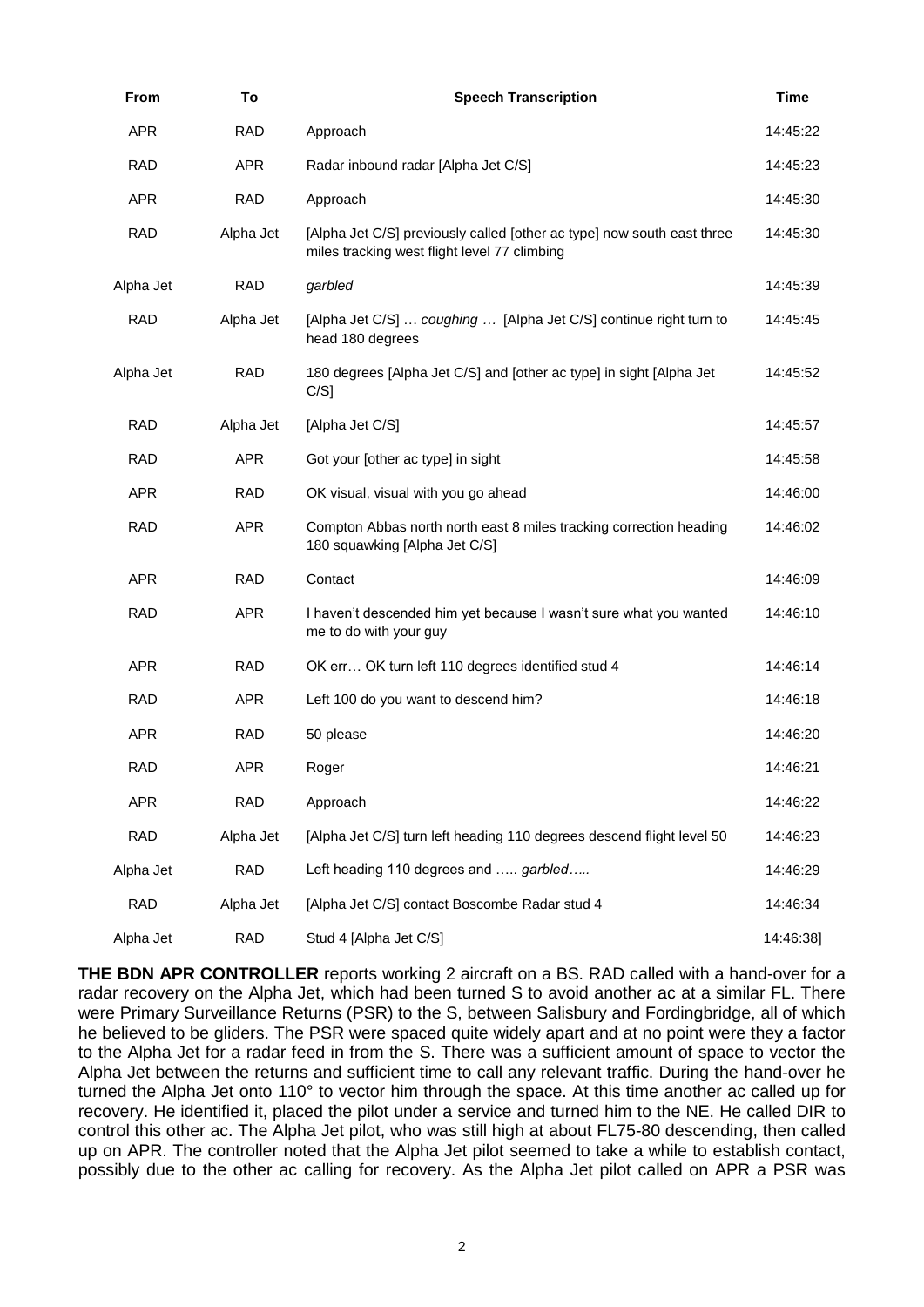seen in his 12 o'clock and TI was passed on initial contact. The Alpha Jet pilot reported visual and continued with his recovery.

He perceived the severity of the incident as 'Low'.

| <b>From</b> | To         | <b>Speech Transcription</b>                                                                                                                      |           |
|-------------|------------|--------------------------------------------------------------------------------------------------------------------------------------------------|-----------|
|             |            | Other ac RT traffic                                                                                                                              |           |
| Alpha Jet   | <b>APR</b> | [Alpha Jet C/S] with you on heading 110 descending flight level five<br>zero for a PAR  squelchPAR approach for overshoot then visual<br>join    | 14:47:00  |
| <b>APR</b>  | Alpha Jet  | [Alpha Jet C/S] roger Boscombe Approach roger traffic twelve o'clock<br>half a mile crossing left to right slow moving no height possible glider | 14:47:08  |
| Alpha Jet   | <b>APR</b> | Just passed [Alpha Jet C/S]                                                                                                                      | 14:47:14  |
| <b>APR</b>  | Alpha Jet  | [Alpha Jet C/S] Boscombe Approach identified descending flight level<br>five zero traffic service.                                               | 14:47:16  |
| Alpha Jet   | <b>APR</b> | Flight level five zero [Alpha Jet C/S]                                                                                                           | 14:47:201 |

[UKAB Note(2): The BDN APR/Alpha Jet RT was transcribed as follows:

**THE BDN ZONE CONTROLLER** reports he was controlling on a busy afternoon when he received a free-call from the Ventus pilot who wanted to report an Airprox as a fast jet had just flown above him. He reported he was '17.5 miles East of Shaftsbury' at about 7300ft on QNH 1019hPa when the incident occurred. He was in a non-transponding ac, however, he did state that he believed the other pilot was visual with him. The controller asked whether he required a LARS service but he declined. He asked him to confirm his position, level, and registration, informed him he was potentially flying above the Boscombe MATZ and advised that a service would be beneficial for air safety. However, he again declined and free-called en route. The controller spoke to the Alpha Jet pilot later in the day to inform him that a civilian glider had filed an Airprox.

[UKAB Note(3): The BDN ZONE/Ventus RT was transcribed as follows:

| <b>From</b> | To          | <b>Speech Transcription</b>                                                                                                                                                             | <b>Time</b> |
|-------------|-------------|-----------------------------------------------------------------------------------------------------------------------------------------------------------------------------------------|-------------|
| Ventus      | <b>ZONE</b> | Boscombe Golf, Boscombe [Ventus C/S].                                                                                                                                                   | 14:48:06    |
| <b>ZONE</b> | Ventus      | [Ventus C/S] Boscombe Zone pass your message                                                                                                                                            | 14:48:13    |
| Ventus      | <b>ZONE</b> | [Ventus C/S] would like to report an Airprox with a fast jet that just<br>passed over me about 50ft above. I'm 17km west err of Shafts<br>correction 17km east of Shaftesbury at 7300ft | 14:48:16    |
| <b>ZONE</b> | Ventus      | [Ventus C/S] roger do you require a service from Boscombe as well                                                                                                                       | 14:48:38    |
| Ventus      | <b>ZONE</b> | Negative, I'm VMC and err happy to continue but I think the jet saw<br>me, I think he waggled his wings as he crossed over but I guess he'll<br>report an Airprox                       | 14:48:42    |
| <b>ZONE</b> | Ventus      | [Ventus C/S] roger, can I take your details your registration and your<br>where you were at the time                                                                                    | 14:48:57    |
| Ventus      | <b>ZONE</b> | Roger you may be able to see me on radar it [Ventus registration], my<br>position I can give you as latitude and longitude, I haven't moved<br>significantly from the airmiss           | 14:49:05    |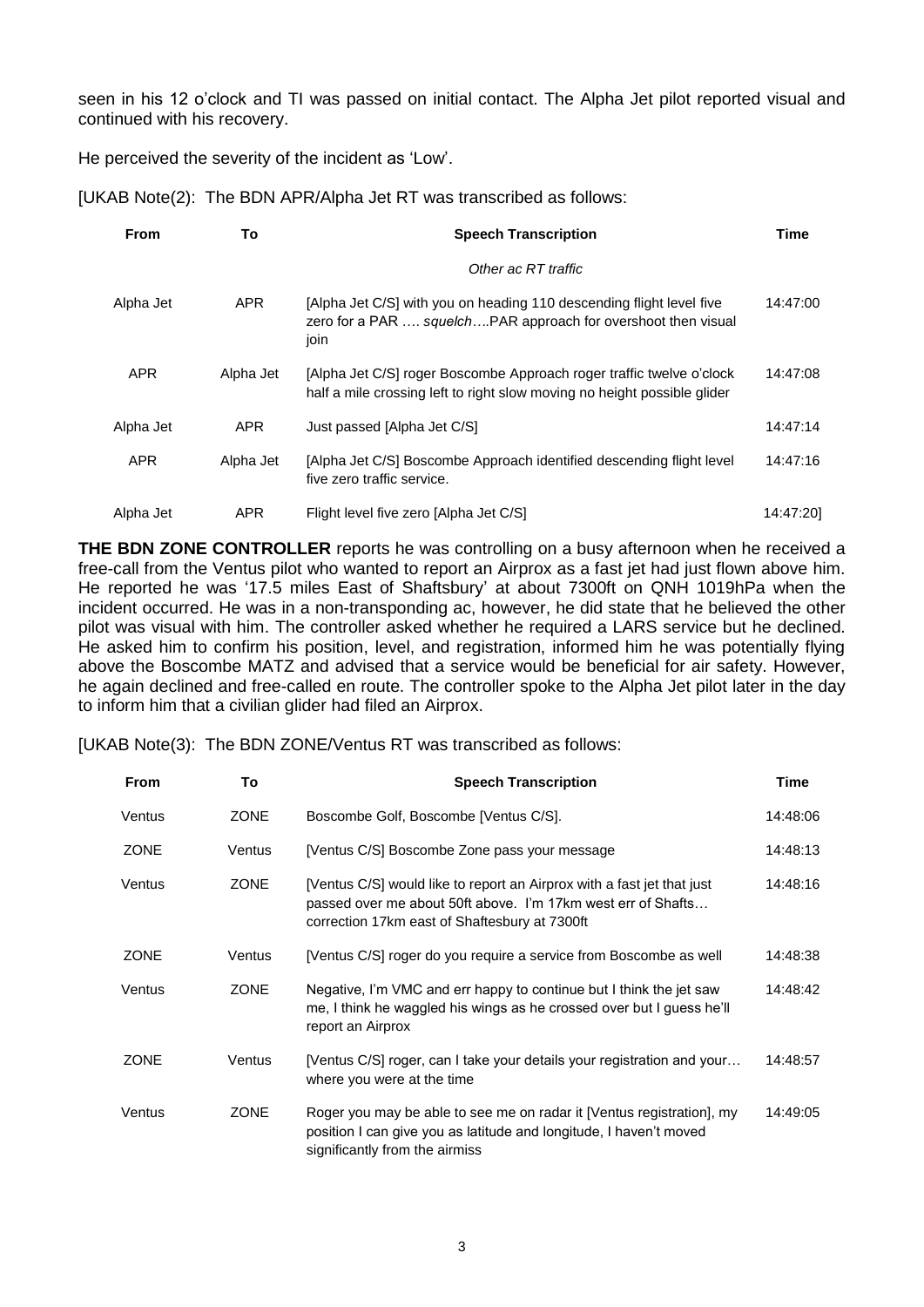| <b>From</b> | To          | <b>Speech Transcription</b>                                                                                                                                      | <b>Time</b> |
|-------------|-------------|------------------------------------------------------------------------------------------------------------------------------------------------------------------|-------------|
| <b>ZONE</b> | Ventus      | [Ventus C/S] or just your approximate position at the time of the<br>Airprox and height                                                                          | 14:49:24    |
| Ventus      | <b>ZONE</b> | Roger height about 7300ft err on 1019 and I'm 17.5km east of<br>Shaftesbury                                                                                      | 14:49:30    |
| <b>ZONE</b> | Ventus      | [Ventus C/S] Roger, I think or believe I can see you nine miles South<br>West of Boscombe in the inbound lane. Would you like a service err to<br>keep you safe? | 14:49:54    |
| Ventus      | <b>ZONE</b> | Negative no service required                                                                                                                                     | 14:50:05    |
| <b>ZONE</b> | Ventus      | [Ventus C/S]                                                                                                                                                     | 14:50:09    |

**THE BDN SUPERVISOR** reports RAD was working 3 frequencies. When the Alpha Jet pilot called for recovery the SUP asked RAD if he wanted to hand-off to DIR but he indicated he was happy to continue 'with one in the pattern'. Moments later, another ac free-called RAD for recovery so the SUP directed that it should be given to DIR as the workload was becoming too high for RAD to maintain SA. The Alpha Jet pilot then contacted APR and TI was passed to which the pilot replied that he was visual.

### **Factual Background**

The Boscombe Down weather was recorded as follows:

METAR EGDM 011450Z 32011KT 9999 SCT035 18/09 Q1017 BLU NOSIG

The event occurred within the Boscombe Down Advisory Radio Area (ARA). The CAA VFR chart, Edition 39, at Note 19 states:

BOSCOMBE DOWN ADVISORY RADIO AREA FL50-FL195. Pilots entering the area are strongly advised to call Boscombe Down on 126.700MHz to obtain information on test flight activity and if requested, advice on arranging a detour of the test area. For full details see UK AIP ENR 5.6.

ARA details for Boscombe Down in the current UK AIP are at ENR 5.2-8, dated 27 Jun 2013:

| ARA BOSCOMBE DOWN                            | Upper limit: FL195 | <b>Hours:</b> Mon to Fri 0930 to 1730 Winter (Summer 1hr       |
|----------------------------------------------|--------------------|----------------------------------------------------------------|
| - 511617N<br>0012057W<br>0030951W<br>513135N | Lower limit: FL50  | earlier).                                                      |
| 0012559W<br>0013054W<br>- 510045N<br>510417N |                    |                                                                |
| 504124N 0031844W - 513135N 0030951W -        |                    | <b>Remarks:</b> Considerable test flight activity. Test flight |
| BUT excludes Controlled Airspace.            |                    | activity often requires the pilots to fly profiles which limit |
|                                              |                    | their ability to manoeuvre their aircraft in compliance        |
|                                              |                    | with the Rules of the Air. Such flights will receive a         |
|                                              |                    | radar service from Boscombe Down or the Swanwick               |
|                                              |                    | Military Special Tasks Cell.                                   |
|                                              |                    |                                                                |
|                                              |                    | <b>Advisory Measures:</b> Pilots entering the area are         |
|                                              |                    | advised to call Boscombe Down on 126,700 MHz to                |
|                                              |                    | obtain information on test flight activity.                    |

The Ventus pilot was flying in a competition notified by the following NOTAM:

H2373/13 NOTAMN Q) EGTT/QWGLW/IV/M /W /000/100/5051N00317W010 A) EGTT B) 1306290403 C) 1307062028 D) SR-SS E) MAJOR GLIDING COMPETITION INCLUDING CROSS-COUNTRY RTE. INTENSE ACTIVITY WI 10NM RADIUS 505107N 0031639W (NORTH HILL, DEVON). UP TO 50 GLIDERS AND 7 TUG ACFT MAY PARTICIPATE. GLIDERS WILL NORMALLY OPR BLW THE INVERSION LVL OR BTN TOPS OF ANY CU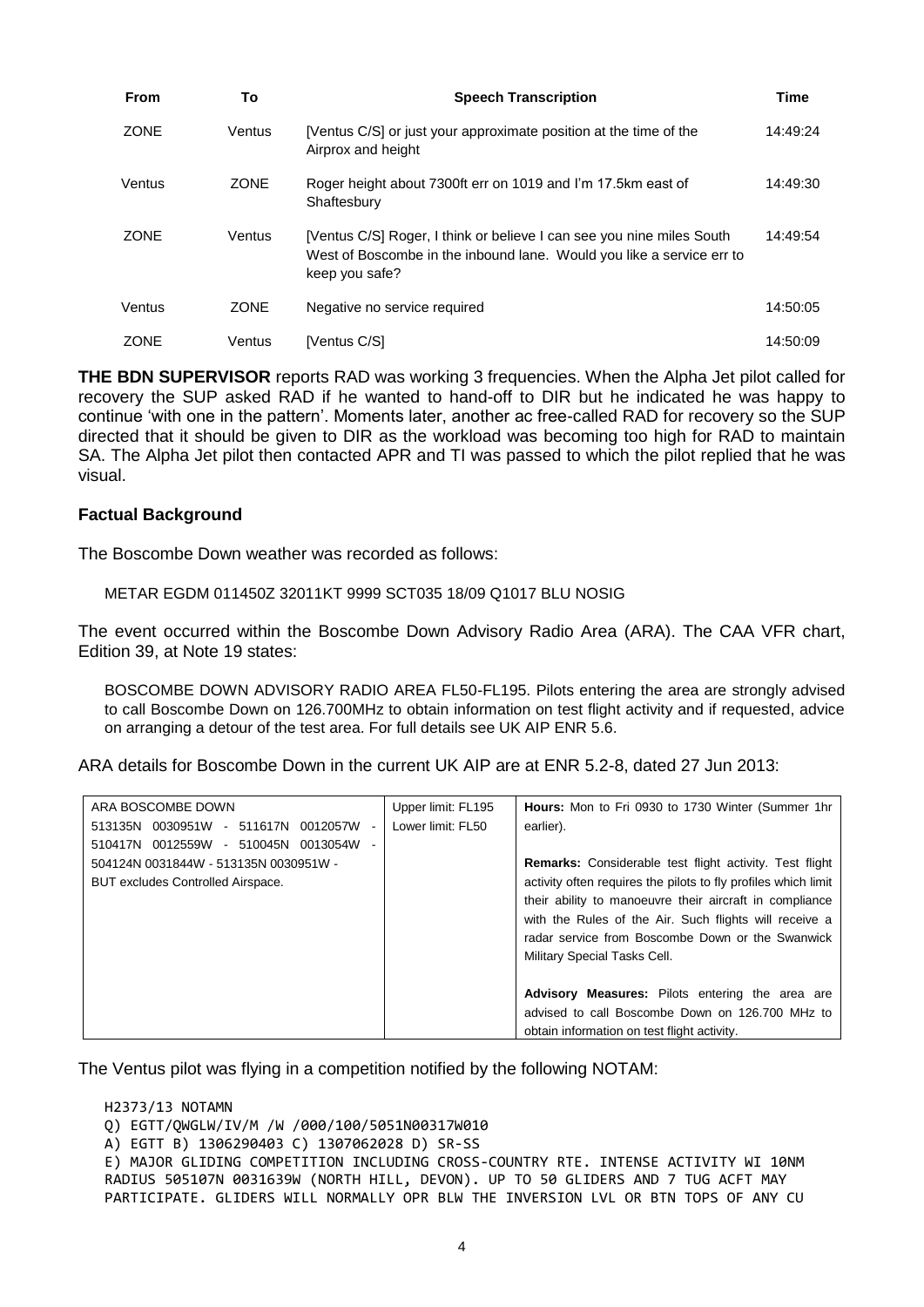CLOUDS AND 500FT AGL. RTF 129.900MHZ. FOR INFO ON DAILY TASK RTE CTC GLIDER COMPETITION CTL TEL 01588 650206 OR 07947 315860. 13-06-0742/AS 3 F) SFC G) FL100

#### **Analysis and Investigation**

#### **Military ATM**

All heights/altitudes quoted are based upon SSR Mode C from the radar replay unless otherwise stated; however, the incident was not visible on the NATS radar replay and, although there was an intermittent primary contact in the incident area, it has not been possible to determine whether this corresponded with the Ventus. Moreover, APR's description of the surveillance picture at the time was that there were multiple primary returns in the area, that he believed to be gliders, and thus the radar replay does not fully depict the situation.

APR described his workload and task complexity as moderate, providing BS to 2 pilots in addition to the Alpha Jet pilot. RAD did not assess his workload or task complexity but seemed to have been providing an ATS to the Alpha Jet pilot only; the unit has subsequently determined that RAD's workload was low and that he was indeed providing an ATS to the Alpha Jet pilot only.

The incident sequence commenced at 1446:02 as RAD commenced the handover of the Alpha Jet pilot to APR. APR requested that RAD descend the Alpha Jet to FL50 and turn it onto hdg 110°; the handover was completed at 1446:22. APR reported that RAD had vectored the Alpha Jet initially to the S of BDN to avoid a Gazelle that was operating at a similar level to the Alpha Jet. They further stated that 'there were primary returns to the south, between Salisbury and Fordingbridge, all of which [he] believed to be gliders. The primary returns were spaced quite widely apart and at no point were they a factor to [the Alpha Jet] for a radar feed in from the S. There was [a] sufficient amount of space to vector [the Alpha Jet] between the returns and sufficient time to call any relevant traffic to [the Alpha Jet] post handover'. Based on subsequent conversation with APR, the hdg of 110° passed by APR to RAD for the Alpha Jet was designed to allow the Alpha Jet to pass between 2 distinct groups of primary returns on their surveillance display.

UK Mil AIP entry for MOD Boscombe Down states that 'radar services within 15nm of Boscombe Down are automatically limited due to high traffic density and local airspace restrictions; standard separation may not be achieved on recovery profiles'. Thus BDN ATC will not re-iterate this reduction to the ATS to station-based aircraft.

At 1446:23, RAD instructed the Alpha Jet pilot to, "*turn left heading 1-1-0 degrees, descend Flight Level 5-0*" which was read-back. Immediately after, at 1446:34, RAD instructed the Alpha Jet pilot to contact APR which was acknowledged, the Alpha Jet pilot leaving RAD's freq at about 1446:40. RAD reported that at the point at which he transferred the Alpha Jet pilot to APR, he 'saw no conflicting traffic to effect' and no TI was passed to the Alpha Jet pilot on the 2 groups of PSR.

The Alpha Jet pilot commenced the L turn onto 110° at 1446:42, steadying on hdg at 1446:59. At 1446:44, one of the pilots of the 2 ac being provided with a BS by APR called for a SRA recovery; APR was then engaged in an RT exchange with this pilot until 1446:59. At the point that this pilot called APR for recovery, 3.4nm lateral separation existed between the Alpha Jet and the incident location. This separation was the basis for APR's assertion that 'sufficient time to call any relevant traffic to [the Alpha Jet] existed post handover.' At 1447:00, the Alpha Jet pilot made initial contact with APR stating that they were "*on heading 1-1-0, descending Flight Level 5-0 for a PAR…*[squelch]*…PAR approach for overshoot then visual join*." APR replied "[Alpha Jet C/S] *roger, Boscombe Approach, Roger, traffic 12 o'clock, half a mile, crossing left to right, slow moving, no height, possible glider*." The Alpha Jet pilot replied that he'd "*just passed* [the Ventus]"; thus the CPA occurred at approximately 1447:14.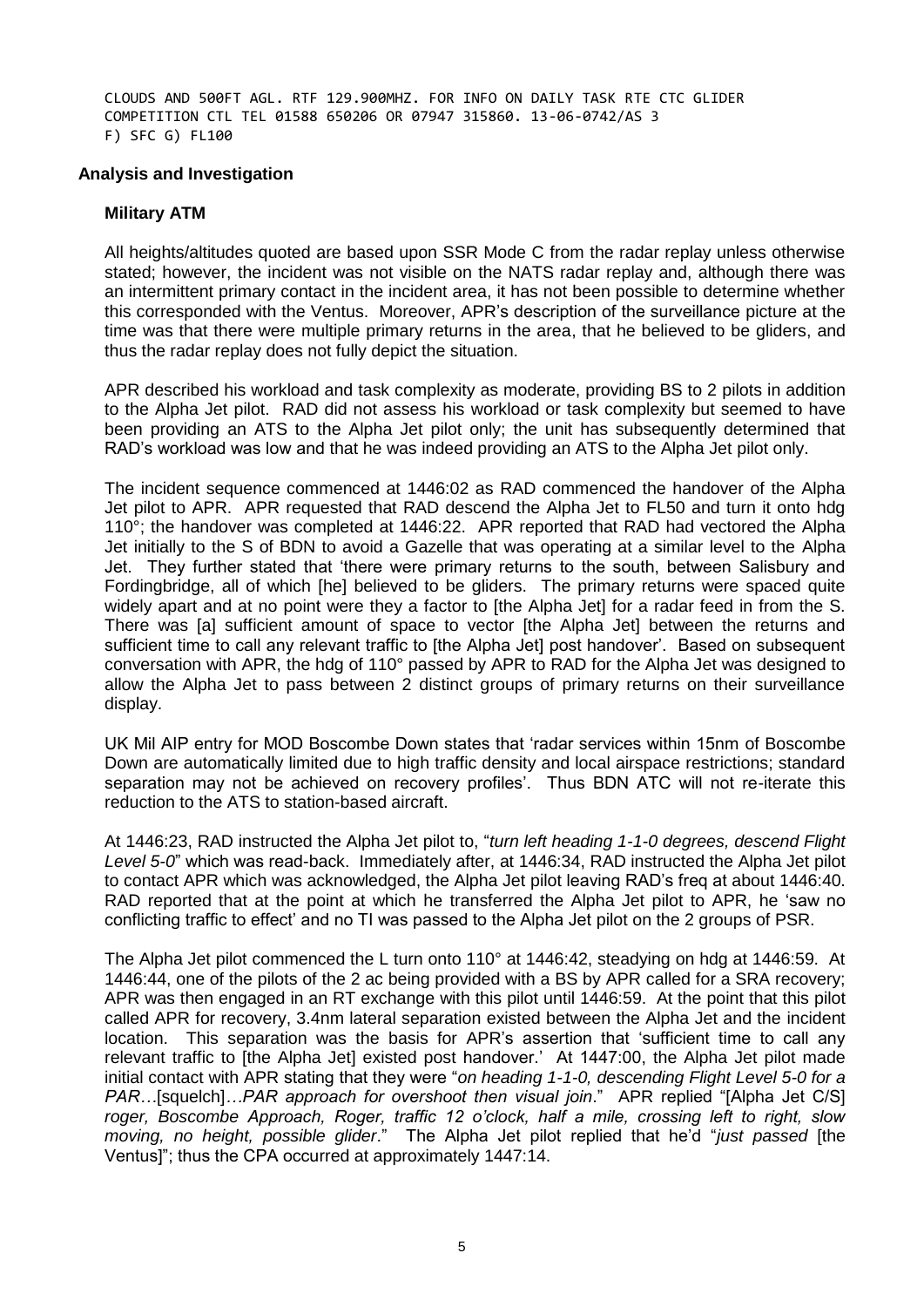CAP 774 Chapter 3 Para 5 states that 'the controller shall pass traffic information on relevant traffic…However, high controller workload and RTF loading may reduce the ability of the controller to pass traffic information, and the timeliness of such information'. The guidance material to this paragraph states:

'Traffic is normally considered to be relevant when, in the judgement of the controller, the conflicting aircraft's observed flight profile indicates that it will pass within 3nm and, where level information is available, 3000ft of the aircraft in receipt of the TS. However, controllers may also use their judgement to decide on occasions when such traffic is not relevant, e.g. passing behind or within the parameters but diverging. Controllers shall aim to pass information on relevant traffic before the conflicting aircraft is within 5nm, in order to give the pilot sufficient time to meet his collision avoidance responsibilities and to allow for an update in traffic information if considered necessary'.

At 1447:26, a PSR becomes visible on the radar replay, directly within the trail of the Alpha Jet, indicating that the contact was in the vicinity of the Alpha Jet at 1447:16 and thus it is reasonable to argue that this contact was the Ventus. Extrapolation of the available radar data together with the Alpha Jet's radar estimated ground speed, suggests that APR passed TI to the Alpha Jet pilot with approximately 1.1nm lateral separation between it and the Ventus.

The situation was aggravated by the delay experienced in establishing 2-way RT between the Alpha Jet pilot and APR, due to the unrelated ac calling APR for a SRA recovery and, potentially, by the delay between the Alpha Jet pilot being issued the vector and commencing the turn. Consequently, whilst cognisant that controllers may use their judgement to decide when not to pass TI, given the proximity of the PSR to the Alpha Jet's projected track and that their intentions were unknown, it is reasonable to argue that the Alpha Jet pilot could have received TI prior to being transferred to APR.

## **Comments**

### **HQ Air Command**

This incident highlights the risk inherent in any aviation activity, even when all parties are complying with their respective best practice. Whilst the crew might have received TI earlier and they might have spotted the glider earlier in any case, the steady flight profile and colour scheme made sighting much less likely. It is unfortunate that APR did not assimilate that the multiple contacts he could see, and which he assumed to be gliders, were part of a wider grouping on a competition route, and that a generic warning to the Alpha Jet pilot was not issued as a result. Had any of the competition organisers communicated their route for the day to Boscombe Down, or other airfields whose local traffic might be affected, such a warning may have been possible. Equally, a call from any one of the gliders involved, in advance of an Airprox occurring, would have served the same purpose. Of note, pilots entering the area are strongly advised to call Boscombe Down to obtain information on test flight activity and, if requested, advice on arranging a detour of the test area.

### **Summary**

A Ventus and an Alpha Jet, both operating in Class G airspace under VFR and IFR respectively, came into close proximity at about 1447 on 1<sup>st</sup> July 2013, 10nm SW of Boscombe Down. The Ventus pilot was listening out on the BGA cloud-flying frequency and the Alpha Jet pilot was in receipt of a reduced TS, having just transferred from Boscombe RAD to APR for an instrument recovery. Both pilots had equal responsibility for collision avoidance, and the Ventus pilot had right of way.